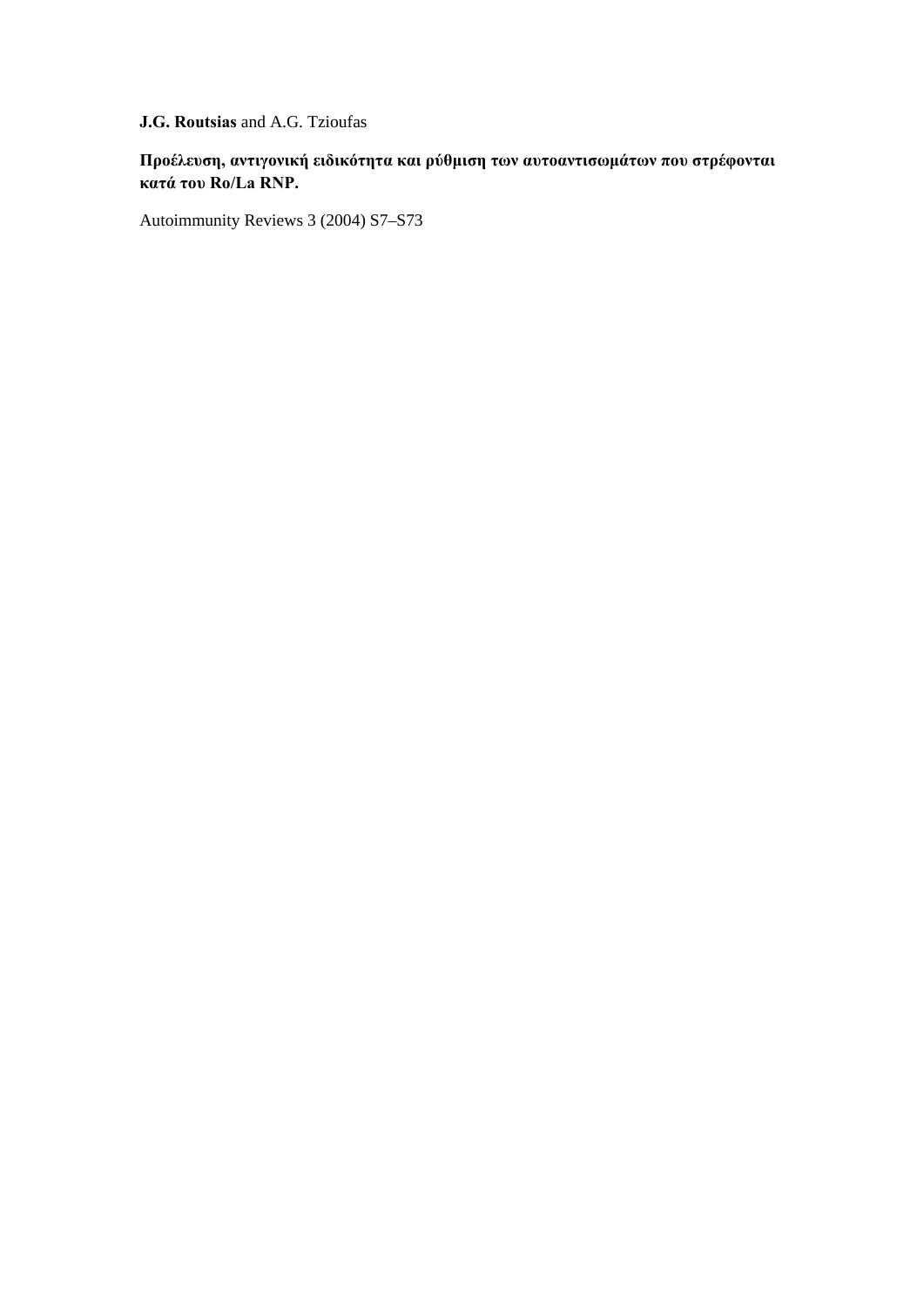- 2. Manoussakis M.N., Moutsopoulos H.M. 2000. Sjögren's syndrome: autoimmune epithelitis. Bailliere's Clinical Rheumatology 14:73.
- 3. Moutsopoulos H.M. Sjögren's syndrome: Autoimmune epithelitis. Clin Immunol Immunopathol. 1994; 72:162.
- 4. Dimitriou I.D., Kapsogeorgou E.K., Moutsopoulos H.M., Manoussakis M.N. Establishment of a convenient system for the long-term culture and study of non-neoplastic human salivary gland epithelial cells. Eur. J. Oral. Sci. 2002; 110:21– 30.
- 5. Xanthou G., Polihronis M., Tzioufas A.G., Paikos S., Sideras P., Moutsopoulos H.M. 'Lymphoid' chemokine messenger RNA expression by epithelial cells in the chronic inflammatory lesion of the salivary glands of Sjogren's syndrome patients: possible participation in lymphoid structure formation. Arthritis Rheum. 2001; 44:408–18.
- 6. Skopouli F.N., Moutsopoulos H.M. Cytokines in Sjogren's syndrome. Ann. Med. Interne. 1995; 146:219–22.
- 7. Kapsogeorgou E.K., Dimitriou I.D., Abu Helu R.F., Moutsopoulos H.M., Manoussakis M.N. Activation of epithelial and myoepithelial cells in the salivary glands of patients with Siogren's syndrome: high expression of intercellular adhesion molecule-1 (ICAM.1) in biopsy specimens and cultured cells. Clin. Exp. Immunol. 2001; 124:126–33.
- 8. Manoussakis M.N., Dimitriou I.D., Kapsogeorgou E.K., Xanthou G., Paikos S., Polichronis M., Moutsopoulos H.M. Expression of B7 costimulatory molecules by salivary gland epithelial cells in patients with Sjögren's syndrome. Arthritis Rheum., 1999; 42:229–39.
- 9. Carreno B.M., Collins M. The B7 family of ligands and its receptors: new pathways for costimulation and inhibition of immune responses. Annu. Rev. Immunol., 2002; 20:29–53.
- 10. Kapsogeorgou E.K., Moutsopoulos H.M., Manoussakis M.N. Functional expression of a costimulatory B7.2 (CD86) protein on human salivary gland epithelial cells that interacts with CD28 receptor, but has reduced binding to CTLA4. J. Immunol., 2001; 166: 3107–13.
- 11. Dimitriou I.D., Kapsogeorgou E.K., Moutsopoulos H.M., Manoussakis M.N. CD40 on salivary gland epithelial cells: high constitutive expression by cultured cells from Sjogren's syndrome patients indicating their intrinsic activation. Clin. Exp. Immunol., 2002; 127:386–92.
- 12. Grewal I.S., Flavell R.A. CD40 and CD154 in cell-mediated immunity. Annu. Rev. Immunol. 1998; 16:111–35.
- 13. Abu Helu R.F., Dimitriou I.D., Kapsogeorgou E.K., Moutsopoulos H.M., Manoussakis M.N. Induction of salivary gland epithelial cell injury in Sjogren's syndrome: in vitro assessment of T cell-derived cytokines and Fas protein expression. J. Autoimmun. 2001; 17:141–53.

### **32.**

# **Origin, antigenic specificity and regulation of autoantibodies targeting Ro**y**La RNP**

J.G. Routsias and A.G. Tzioufas,

(Department of Pathophysiology, School of Medicine, National University of Athens, 11527, Athens, Greece). Email: agtzi@med.uoa.gr

Antibodies recognizing the Ro/La RNP particle are commonly found in a high proportion of sera from patients with systemic lupus erythematosus or Sjogren's syndrome. Although, the mechanism by which these autoantibodies arise is not known, their autoantigenic targets have been studied extensively. The Ro/La ribonucleoprotein complex (RNP) is formed by the noncovalent association of La and Ro60 autoantigens with a small cytoplasmic RNA (hYRNA) [1, 2]. Ro52 autoantigen is also transiently associated with  $Ro/La$  RNP [2]. Additional components of the complex have been recently identified as the proteins calreticulin [3] and nucleolin  $[4]$ .

Epitope mapping with synthetic peptides, in our laboratory, revealed the precise antigenic regions of Ro60kD in  $169-190$  and  $211-232$  parts of the antigen [5]. One of them, the  $169-190$  epitope, was found to share conformational and antigenic similarity with HLADR3  $\beta$ chain. The homologous regions in these two proteins (HLA-DR3  $\beta$ -chain and Ro60KD) were found to share similar molecular conformation (as defined by circular dichroism and molecular modeling), as well as common antigenic features  $[6]$ . This finding is particularly interesting since the autoimmune response directed towards  $Ro/ssa$  and  $La/ssb$  autoantigen is highly associated with this particular HLA class II alloantigen. Thus, autoantibodies reacting with such exposed regions of the major histocompatibility complex (MHC)-II are potentially capable to activate B cells or macrophages through dimerization and cross-linking of these molecules.

Although Ro60kd epitopes were identified as small peptidic moieties (22 aa in length) with rather limited reactivity against patient sera, their recognition by autoantibodies is conformation-dependent and their antigenicity is dramatically enhanced upon interaction with the molecular chaperone calreticulin [7]. Using complexes of highly purified human calreticulin with the linear epitopes of Ro60Kd, it was found that almost all positive anti-Ro60Kd sera bound strongly onto the newly formed conformation of the epitopes  $[7]$ . When calreticulin or the linear epitopes of Ro60Kd were tested individually with the same sera, the prevalence of positive reactions was much lower. In addition, sera from pSS or SLE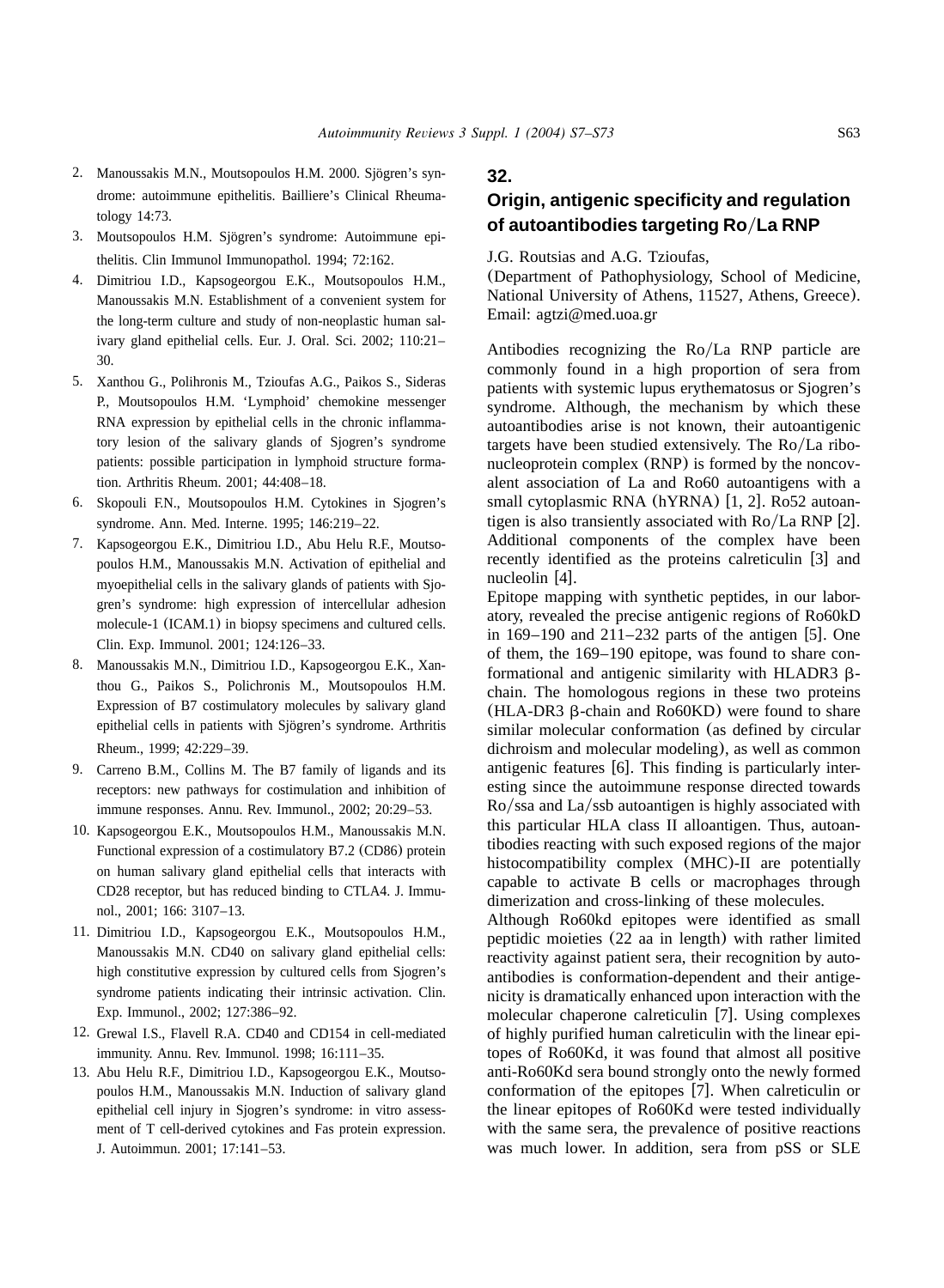patients without anti-Ro/SSA antibodies did not react with the calreticulin–linear epitope complexes of Ro60Kd [7]. These observations suggest conformationdependent enhancement of antigenicity of the Ro60Kd epitopes upon interaction with the chaperone protein calreticulin and such kind of complexes can potentially be used as substrates for the efficient detection of autoantibodies.

Recent studies in our laboratory have been also focused on the zinc finger motif of Ro60Kd protein. The zinc fingers are secondary structure elements, responsible for protein–DNA and protein–protein interactions. They can also hold putative conformational B-cell epitopes, since their structure is affected by zinc binding and redox conditions. Using synthetic peptide analogues corresponding to (i) to the zinc finger motif of Ro60Kd, spanning the region 301–327aa (Zif-1), (ii) a truncated form of the zinc finger motif, without the intermediate loop  $(310-319aa)$  of the molecule  $(Zif-2)$ , and  $(iii)$  the intermediate loop of the zinc finger motif  $(Zif-3)$ . It was found that the majority of anti-Ro/SSA and La/SSB positive sera from patients with pSS bound in the fulllength peptide, in the absence of zinc ions. In contrast, the native form of the zinc finger domain, in the presence of zinc ions, could bind to Ro52Kd, but not to autoantibodies [8]. Thus, different conformations of the zinc finger domain of Ro60kD, were employed in interaction with Ro52kD polypeptide and pSS autoantibodies.

B-cell epitope mapping of La/SSB was performed also in our laboratory using 20-mer synthetic peptides overlapping by eight amino acids covering the whole sequence of the protein. Peptides highly antigenic were those spanning the sequences:  $^{147}$ HKAFKGSI<sup>154</sup> (located within RRM motif:  $113 - 182$ aa), <sup>291</sup>NGNL-QLRNKEVT<sup>302</sup>, <sup>301</sup>VTWEVLEGEVEKEALKKI<sup>318</sup> and 349 GSGKGKVQFQGKKTKF<sup>364</sup> [9]. The peptide-based ELISA assays, with the above described epitopes, presented sensitivities ranging from 78 to 90% and specificities from 69 to 94%. The most sensitive and specific peptide 349GSGKGKVQFQGKKTKF364 (> 90% sensitivity and specificity) was synthesized in attachment with a tetramer sequential oligopeptide carrier SOC4 and used for immunoassay development. Ninety percent of anti-La positive sera were reactive with both the synthetic peptide 349–364aa and the recombinant La protein  $[10]$ . Thus, this epitope analogue exhibited comparable with the recombinant  $La/SSB$  value for the detection of anti-La/SSB antibodies. Clinical aspects of antibodies to linear B-cell epitopes of  $La/SSB$  in  $pSS$ were also studied by our group  $[11]$ . It was found that autoantibodies to the La/SSB epitope, p349-364aa, were significantly positively associated with longer disease duration, recurrent or permanent parotid gland enlargement, and a higher proportion of non-exocrine manifestations, compared to patients without autoantibodies  $[11]$ .

Anti-idiotypic antibodies, reactive with idiotypes of autoantibodies, are capable of regulating the autoimmune response  $[12]$ . The same antibodies may also interfere in autoantibody detection by competing with antigen for binding in the same paratopic site (antigen inhibitable or Ab2h anti-idiotypic antibodies, according to Jerne's classification). In order to derive peptides capable of neutralizing anti-idiotypic antibodies, we have taken advantage of the antisense/complementary peptide approach  $[13]$ . This approach is based on the molecular recognition theory. According to this theory, the translation of two complementary mRNAs produces a pair of peptides with inverted hydrophobicity profiles that leads, under certain conditions, to strong interaction between these two (sense and antisense) peptides [14]. Interestingly, these peptides have the ability to generate interacting pairs of idiotypic and anti-idiotypic antibodies upon their application in animal immunizations  $[15]$ . In this regard, we prepared complementary peptides corresponding to major epitopes of  $La/SSB$  (289–308aa and  $349-364$ aa) [13]. These peptides reacted with a significant proportion of patient sera with anti-La specificity. From these patients sera, anti-complementary epitope and anti-epitope antibodies were purified and digested with pepsin in order to produce  $F(ab)$ , fragments. The antibodies against epitopes found to specifically interact with the  $F(ab)$ , fragments of antibodies recognizing complementary epitopes and vice versa, suggesting their idiotype–anti-idiotype relation. Inhibition experiments demonstrated that anti-idiotypic antibodies compete with the antigen for the binding site (paratope) of antibodies against La/SSB epitopes. It was also found that immunizations with either pep or cpep led to the appearance of antibodies against the immunogen peptide by day 31 which subsequently was followed by antibody production to its complementary peptide by day 55. Using the complementary epitopes as inhibitors of the anti-idiotypic antibodies, we were able to recover the hidden anti-La/SSB reactivity in patient sera [13]. This methodology was applied in 44 anti-La  $(-)$ , anti-Ro/ANA  $(+)$  sera from patients with SLE and Sjogren's syndrome. Ninety-four percent of Sjogren's syndrome sera and 80% of SLE sera were found negative for anti-pep 349–364 antibodies in ELI-SA prior to the treatment. After the heat + complementary epitope treatment, all SS and SLE sera became positive for anti-epitope 349–364 antibodies, while none